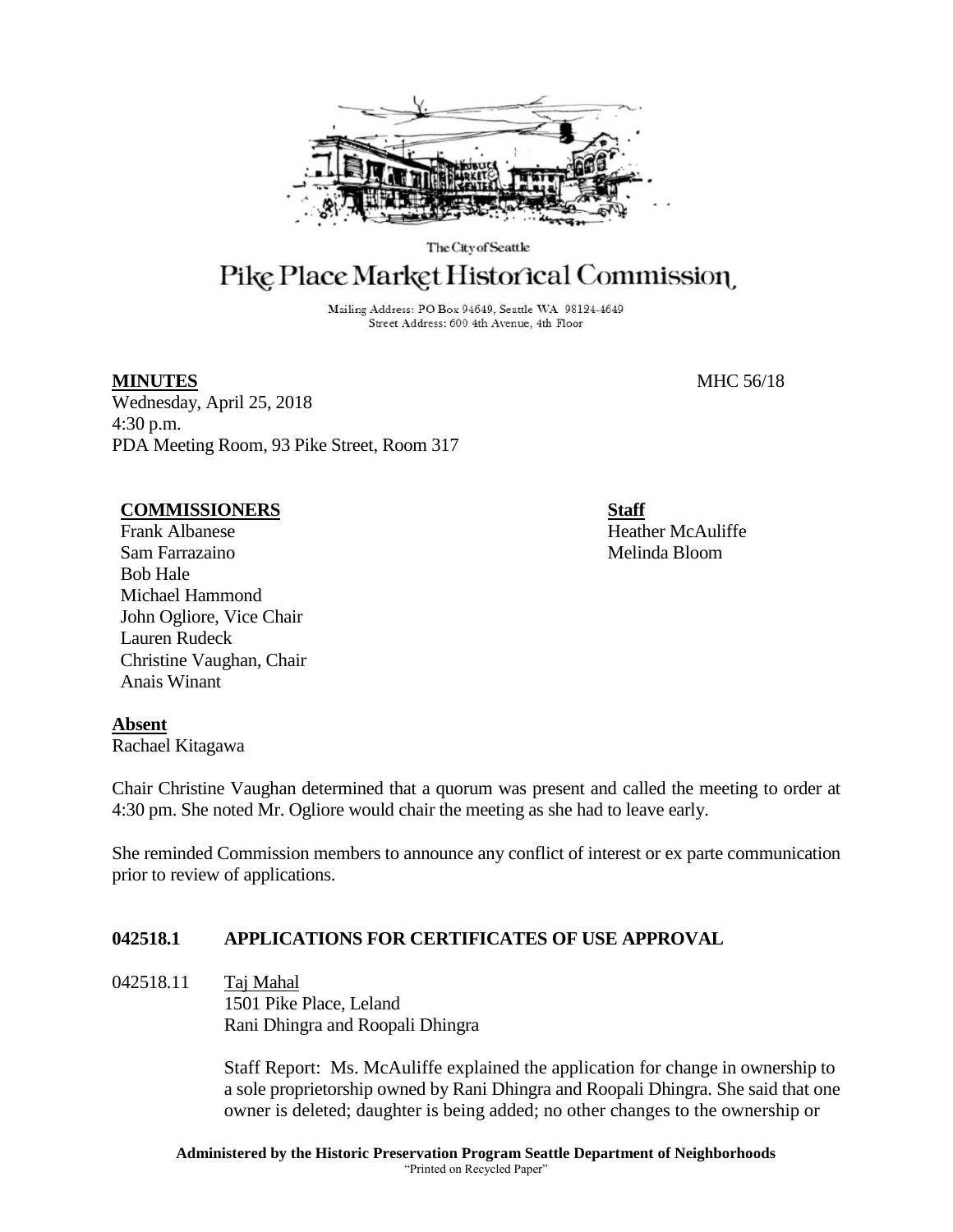business operation. Exhibits reviewed included a site plan. Guidelines that applied to this application included 2.10.

URC Report: Ms. McAuliffe said the Committee cited 2.10.3 and recommended to approve.

Applicant Comment:

Rani Dhingra said her father passed away and she is running the business with her mother.

Landlord Comment:

Tabitha Kane, PDA, supported the application.

Public Comment: There was no public comment.

Commission Discussion:

Mr. Hammond said this is just an update to the ownership.

Action: Ms. Vaughan made a motion to adopt a resolution to approve the application as presented.

MM/SC/CV/FA 8:0:0 Motion carried.

042518.12 Biscuit Bitch 1909 First Ave, Fairmount Hotel Kimberly Spice

> Staff Report: Ms. McAuliffe explained the application for change in ownership structure to an LLC owned 100% by Kimberly Spice. She noted that ownership structure is changing from an LLC to an S-Corporation instead. She said the change is in ownership structure only; no other changes are proposed. Exhibits reviewed included a site plan and Corporate paperwork. Guidelines that applied to this application included 2.10.

> URC Report: Ms. McAuliffe said the Committee cited 2.10.3 and recommended to approve.

Applicant Comment:

Kimberly Spice noted the change to ownership structure.

Public Comment: There was no public comment.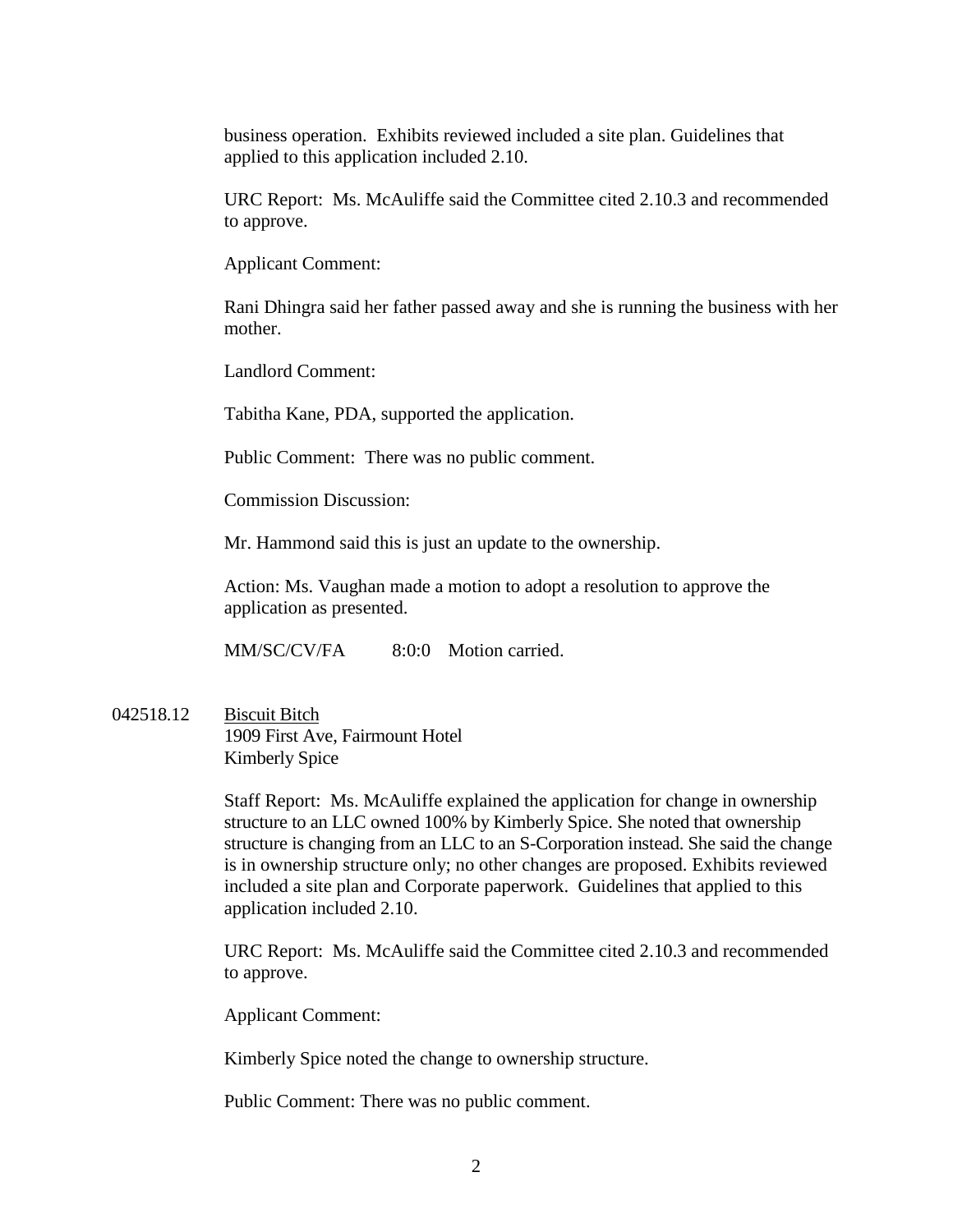Commission Discussion:

Mr. Hammond said it was just to keep paper work in order and there was no significant change.

Action: Mr. Albanese made a motion to adopt a resolution to approve the application as presented.

MM/SC/FA/SF 8:0:0 Motion carried.

## **042518.2 APPLICATIONS FOR CERTIFICATES OF USE/DESIGN APPROVAL**

042518.21 Folio – The Seattle Athenaeum 93 Pike Street #307, Economy Market David Brewster

> Staff Report, Use: Ms. McAuliffe explained the application to establish use for a non-profit independent membership supported lending library and event space to host readings, lectures, panels, civic discussion and musical performances. Programming may also include rental for fundraisers, programs and meetings. She noted that the application includes a sandwich board. She said the space is in Zone 2, above street level, all uses permitted. Former use was Other Uses b (meeting space); new use would be Other Uses b. Space is 2,275 square feet. Proposed ownership structure: 501c3. Business hours: 10:00 a.m. to 6:00 p.m. Monday through Friday. Space includes three rooms, formerly used as meeting rooms. Spaces will be available for rental. Some events will make use of the Economy Atrium. Exhibits reviewed included a site plan and background information. Guidelines that applied to this application included 2.1, 2.4, 2.5, 2.6, 2.7, and 3.6.

URC Recommendation: Ms. McAuliffe said the Committee cited 2.1, 2.1.3, 2.1.4, 2.5.5 a, b & c, 2.6.9, 2.7, 3.6.6 b and recommended to approve, with additional information requested about events.

Applicant Comment:

David Brewster explained the concept of the membership library. He said they gather books from private collections and make them public. He said they have successfully operated in the downtown YMCA but now the YMCA needs that space for programming so they need new space. He said the new space here is appropriately sized fore reading room, research, and reception for programs and events. He noted the public benefit to browse stacks but in order to borrow they must be a member: \$10/month or \$7/month for students. He said they give books to charitable outlets such as the food bank. He said he ran Town Hall for years. He said they plan to host 50-75 events a year.

Landlord Comment: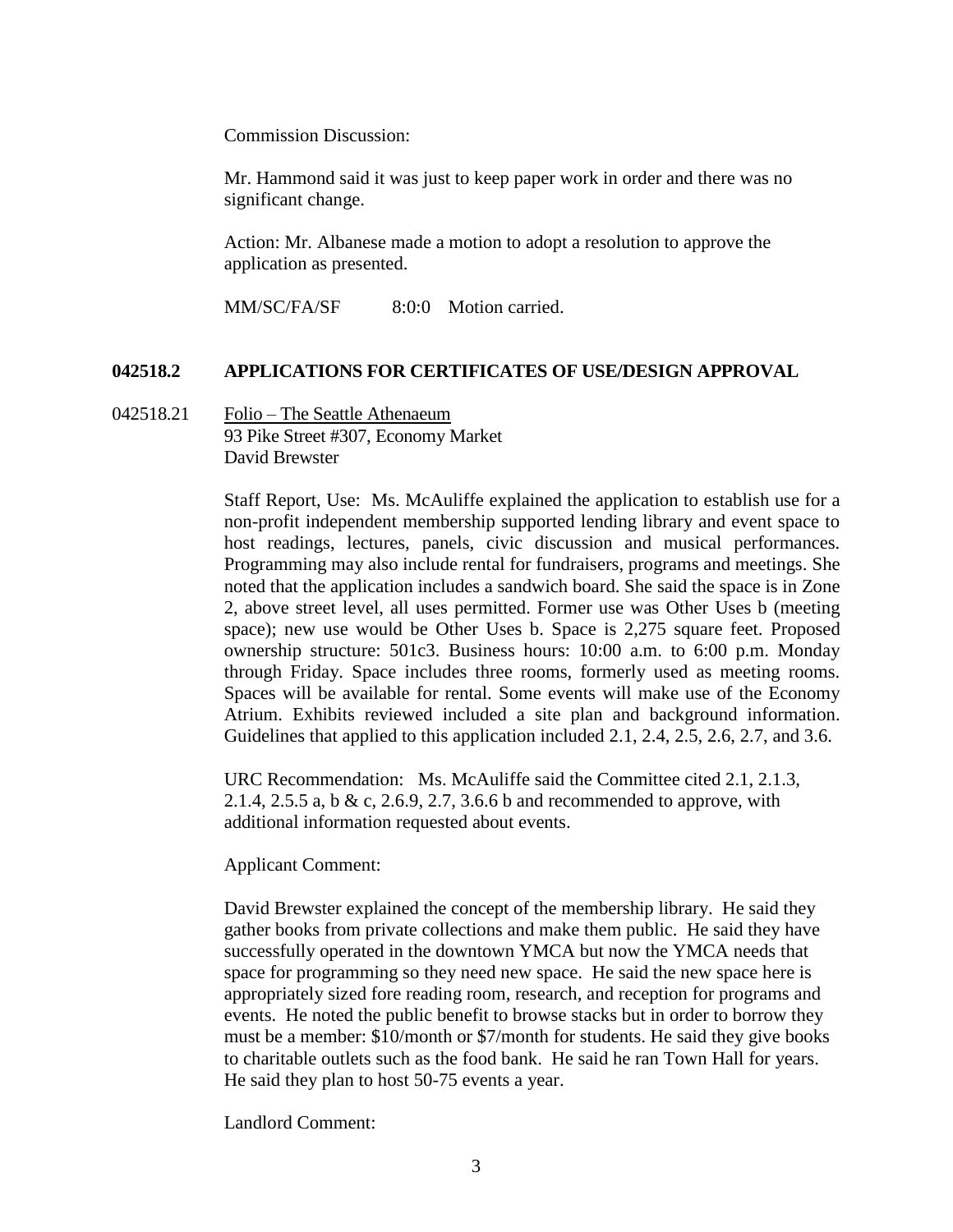John Turnbull, PDA, said it is fortuitous timing. He said the PDA realized they can't run event rooms the way they thought they could; this is ideal use for Market and fills a need here. He said the Market has a very active bookmobile fan club. He noted the Historylink tie in. He said Mr. Brewster knows what he is doing and has an established reputation.

Tabitha Kane, PDA, noted the signboard has been removed from this application. She said they are excited about what Folio will bring to the Market.

Public Comment:

Paul Dunn said he is happy to welcome David Brewster who, he joked, came from the east like Maynard and Yesler. He said it is a great idea and a good place to be here. He said there are four bookstores in the Market for a long time. He said they can work together and it works out well.

Mr. Brewster said they hope to support the bookstores in the Market.

Commission Discussion:

Mr. Ogliore said this is the first applicant to have their own Wikipedia page. He said the URC reviewed 2.1 and said this is geared toward locals. He said the Committee looked at affordability and the specialized offering and determined the use is permitted.

Mr. Hammond said amplification would likely be after hours, in the evening.

Mr. Brewster said it would be evenings for larger gatherings. He said they will have lunch offerings that will rarely be amplified. He said they have microphones as needed. He said at lunch time people are in reading rooms, so they want to keep the sound down.

Mr. Ogliore the events will draw people to the Market, local people who may not have been here in a while. He said it may increase local use.

Mr. Albanese asked for clarification on amplification of music.

Mr. Brewster said there would be no amplified music; chamber music is acoustic.

Ms. Vaughan said there are extenuating circumstances in that sometimes in these rooms you can't be heard without amplification; the request is reasonable.

Ms. McAuliffe noted that she had suggesting trying out the lectures in the room without amplification first; they are installing carpet and HVAC will be off in the evening.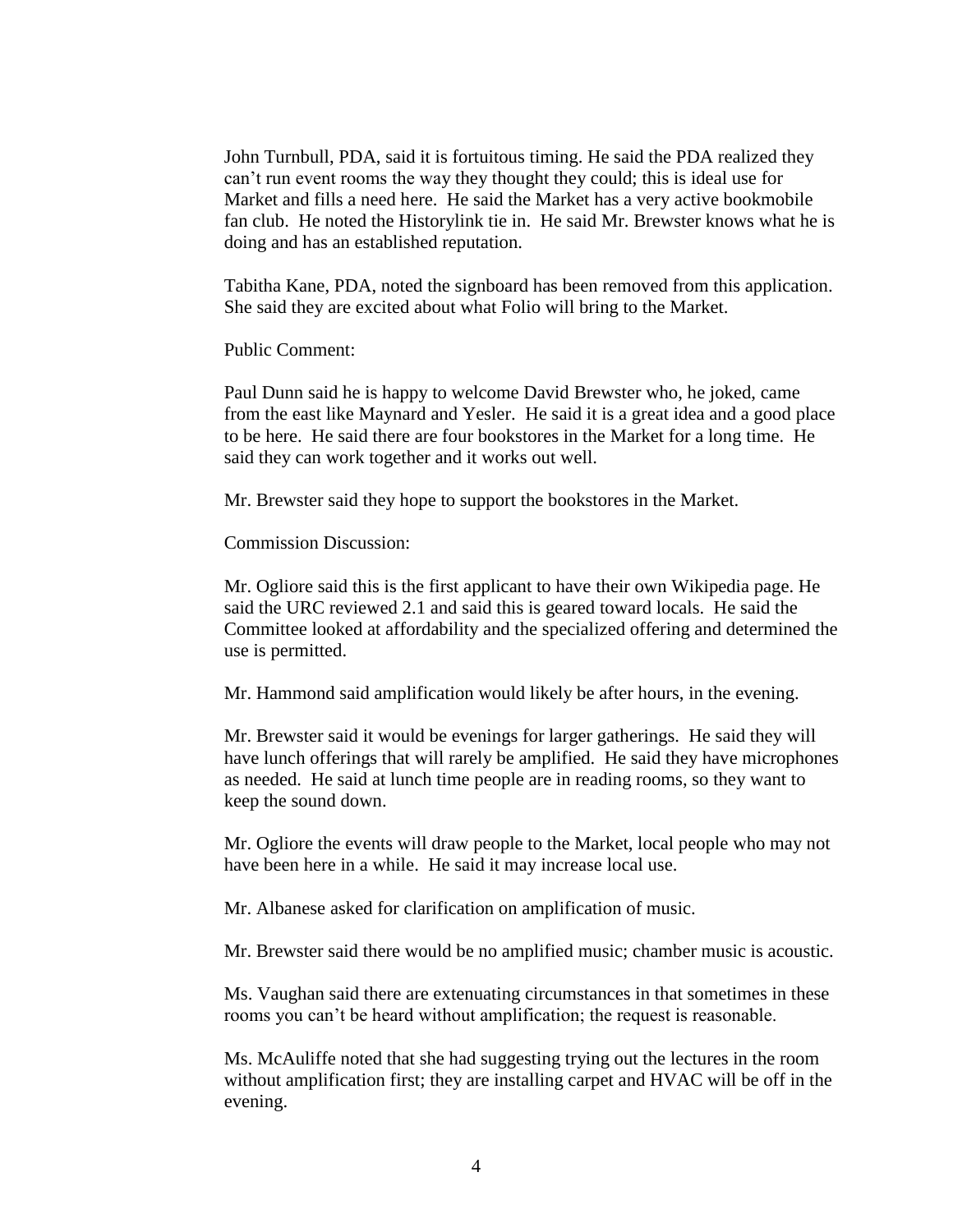Ms. Winant asked how they are promoting lectures.

Mr. Brewster said they have 600 members on their weekly email plus 600 on a general email list; they will also do library postings. He said they will piggy back on organizations that have their own community and built-in audience.

Ms. Winant suggested informing the Market community as well.

Mr. Brewster said he would love details on that.

Ms. Winant said this will be a great asset in the Market.

Mr. Brewster said they have a website as well. He noted a couple recent events – chamber music, book-based lectures, etc. He said one out of twenty events will require a waiting list.

Action: Mr. Hammond made a motion to adopt a resolution to approve the application as presented.

MM/SC/MIH/CV 8:0:0 Motion carried.

Staff Report, Design: Ms. McAuliffe explained the application to install furniture, fixtures and signage. Exhibits reviewed included floor plans, cut sheets, photos, and signage details. Guidelines that applied to this application included 3.1, 3.4, 3.5, and 3.6.

DRC Report: Ms. McAuliffe said the Committee cited 3.1, 3.4.2 a, b, & f, 3.5.1, 3.6.1, 3.6.2, 3.6.6 a (1), 3.6.6 b and recommended to approve, with additional information requested.

Landlord Comment:

Tabitha Kane, PDA, explained proposed signage – logo on front door with hours, small decals around windows, arrow tube sign on level 2, signage plates wit cardboard insert to designate sections/genres of books. She said IKEA bookcases will be used and noted their siting on floorplan. She said the look will be a comfortable old-style college library look.

Public Comment: There was no public comment.

Commission Discussion:

Mr. Hale said that nothing is out of character. He said the books are the dominant elements; the rugs and wood tables are nice. He said the signage is appropriate size, it is legible, and coordinates with architecture. He said the DRC is satisfied with additional information provided.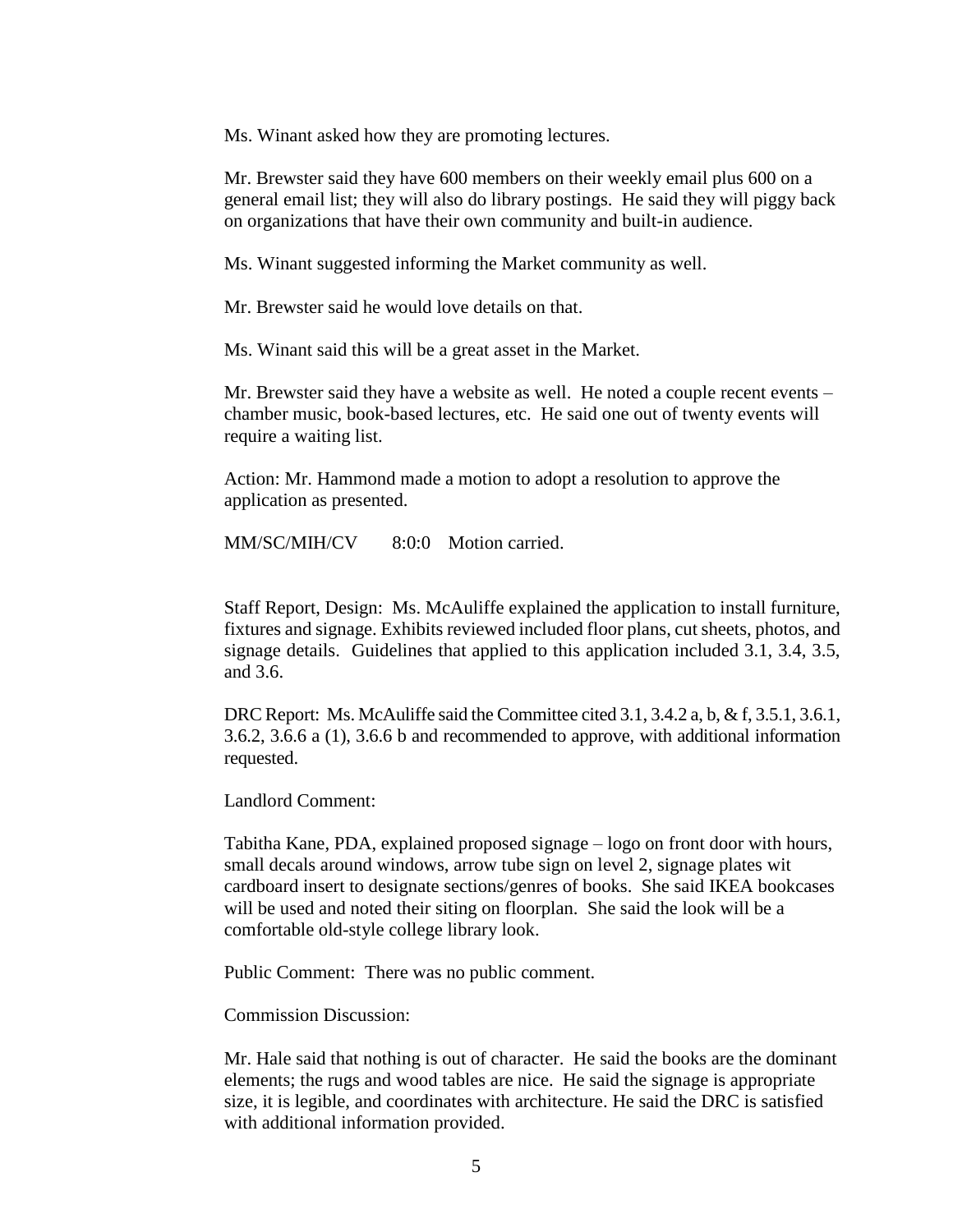Ms. Kane said they are not doing lighting at this point.

Action: Mr. Hale made a motion to adopt a resolution to approve the application as presented.

MM/SC/BH/LR 8:0:0 Motion carried.

## 042518.22 PDA - temporary uses/street use application Zack Cook

Staff Report, Use: Ms. McAuliffe explained the application for seasonal activation of outdoor spaces: farm/crafts street overflow, holiday tree, MarketFront Pavilion summer concert series, and guest artisan vendor program. She said the space is at the MarketFront Pavilion/plaza is Zone 3, street level, all uses permitted. Exhibits reviewed included a map, floor plan, and written information from the PDA. Guidelines that applied to this application included 2.11 and 2.6.

URC Report: Ms. McAuliffe said the Committee cited 2.11 and 2.6.9 and recommended to approve with additional information requested and the condition that decibel level of amplification for concerts is monitored by the PDA and reported to the Commission.

#### Applicant Comment:

John Turnbull, PDA, explained they are working to increase the caliber and quality of line and deliverables. He said they built the Market Front to accommodate more of the same – expansion of crafts and overflow. He said there is a little extra space and they have been brainstorming on use. He said they want to put in a wind screen at the north end to make the space usable on windy days; they want to set aside the north pavilion space for guest artist space on Friday, Saturday, Sunday, and Monday; they want to feature a specific farmer who participates in the FSA box program on Wednesdays, which is a light day; and they want to do an 8-week out to lunch concert series in partnership with DSA. Responding to clarifying questions he explained the windscreen will be used when the weather is bad. He said the concerts will be from  $4:00 - 5:00$  pm on Wednesdays.

Mr. Ogliore asked the type of music.

Mr. Turnbull said that most residents said they were OK with music as long as it is not screeching loud guitars, bass, etc. He said it will be nicer, background music.

Mr. Ogliore said that four of the bands noted played at University Village and are not loud.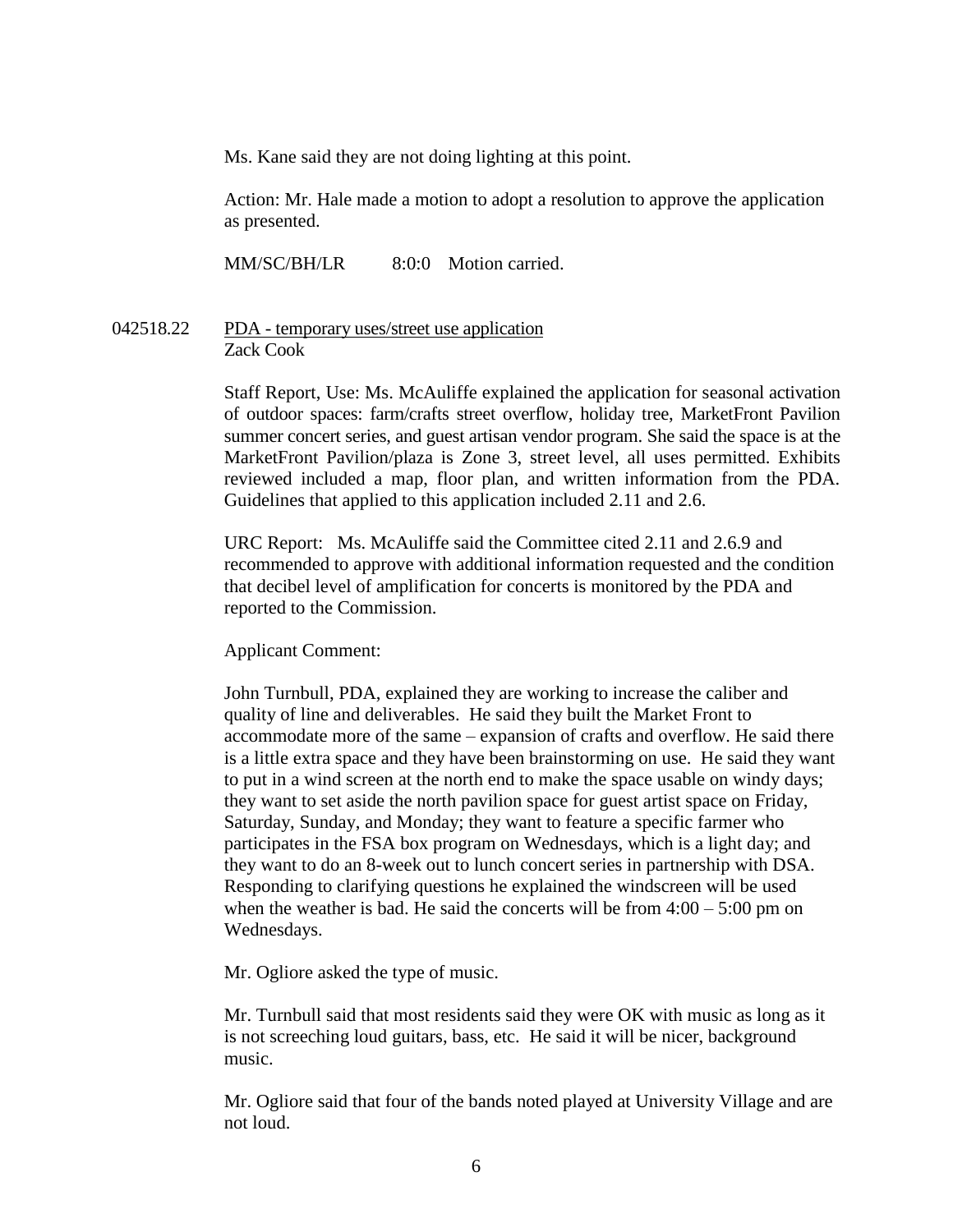Ms. Vaughan asked if there will be any displacement of vendors during the events.

Mr. Turnbull said no, there is no stage. He said that theoretically this could double the number of craftspeople.

David Dickinson, PDA, said that it is a showcasing of vendors and guest artists. He said local shoppers say they have seen it all; this can be new – they can discover new things. He said they did a 'Seattle Made' vendor show; the more the craft community participates in outside activities, the better it is for the Market. He noted the importance of working with outside community partners.

Public Comment: There was no public comment.

Commission Discussion:

Mr. Ogliore said these activities have been approved many times before. He noted they removed the Wednesday market and the Christmas trees. He said they focused on activities of the MarketFront, 2.6 and 2.6.9. He said music will be for one hour and it won't be hard rock.

Ms. Vaughan said she was concerned about displacement of the daily routine of people who use that area. She said the area is not activated now so it will be a good thing. She said it will augment activity without disruption.

Mr. Ogliore said the Wednesday concert takes the place of the Wednesday Market; hopefully it will work.

Mr. Albanese appreciated the removal of the Wednesday market. He asked how the amplification will be monitored.

Mr. Turnbull said they will monitor sound; if it bothers anyone, they will know. He said they will do quantitative and qualitative assessment.

Mr. Albanese asked if current shop owners are on board.

Mr. Turnbull said yes.

Ms. Rudeck asked about impacts to Heritage House and noted that where she lives, south of that building, she could hear the concert even with the window closed.

David said in the past, concerts faced outward; these will face into staircase – it is almost like a theater.

Ms. McAuliffe suggested other monitor points.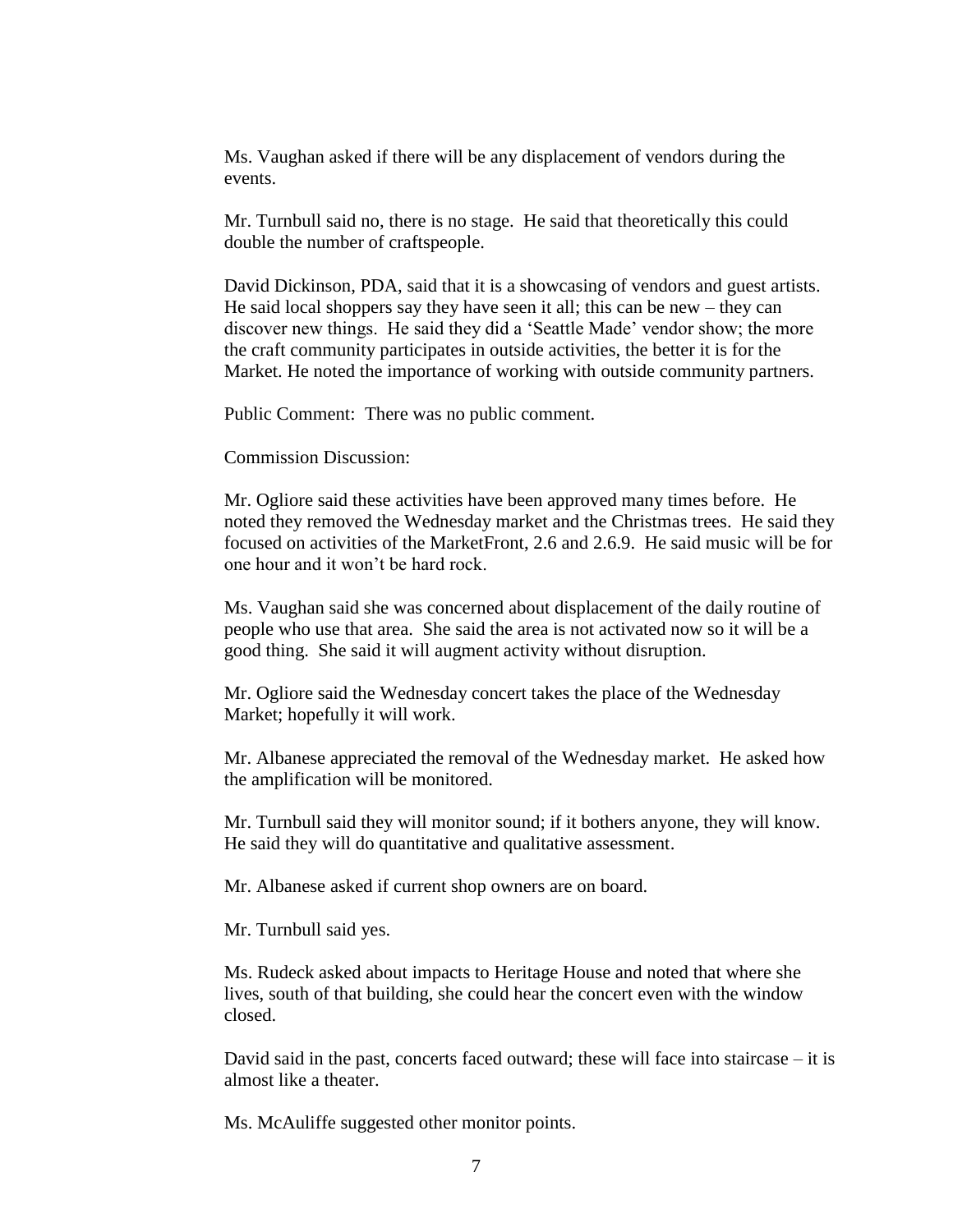Action: Mr. Ogliore made a motion to adopt a resolution to approve the application as presented with condition that PDA monitor the amplification/decibel readings of concert and report to staff afterwards.

MM/SC/JO/FA 8:0:0 Motion carried.

Staff Report, Design: Ms. McAuliffe explained the application for proposed design of windscreens for North Pavilion. Exhibits reviewed included a map, windscreen details, and stage information. Guidelines that applied to this application included 3.1 and 3.8. Ms. McAuliffe noted that there will be no stage or signs; review is for windscreen only.

DRC Report: Ms. McAuliffe said the Committee cited 3.1, 3.8.1, 3.8.1 and recommended to approve, with information on stage to be submitted.

Applicant Comment:

Mr. Turnbull said there is no structure, the screen will be bolted on to see if it works as a temporary winter windscreen.

Public Comment: There was no public comment.

Commission Discussion:

Mr. Hale said the DRC looked at view blockage issues and noted it is a large view panel and recommended approval.

Ms. Rudeck asked if the charms are accessible.

Mr. Turnbull said the way it is set up they can put the tarp on the other side if need be.

Action: Ms. Rudeck made a motion to adopt a resolution to approve the application as presented.

MM/SC/LR/SF 8:0:0 Motion carried.

#### **042518.3 COMMISSION BRIEFING**

042518.31 Overlook Walk Jessica Murphy

Update on plans to connect Pike Place Market to the Seattle waterfront.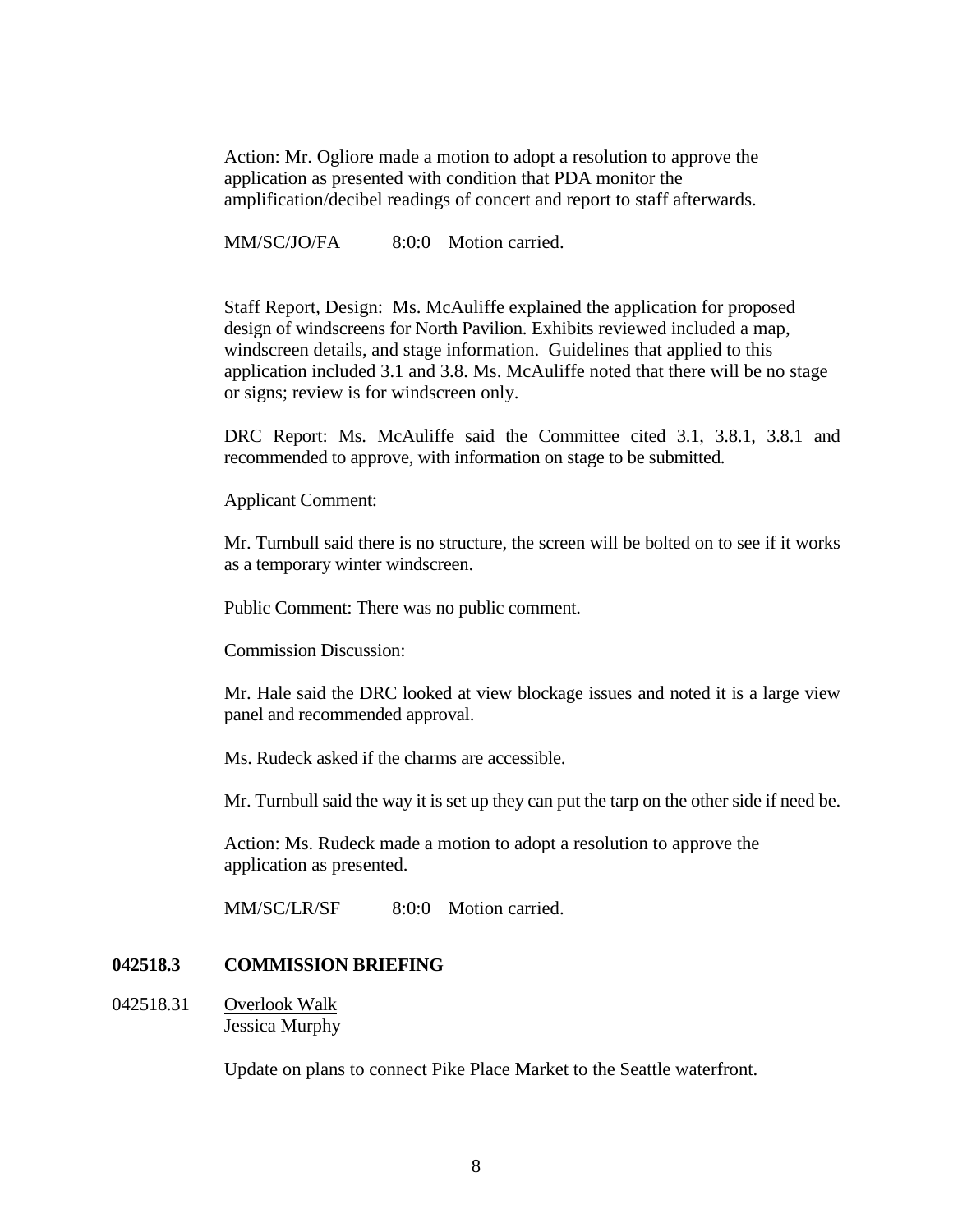Jessica Murphy, Office of Waterfront, presented via PowerPoint (full report in DON file). Following are Commission and public questions and comments.

Mr. Hammond asked what will happen to the pedestrian underpass at Lenora.

Mr. Murphy said that the new road will be slightly above the overpass. They will rebuild overpass to connect to walkway; it comes together nicely there. She said the overlook walk will better connect the Market to the Waterfront; she noted topography issues and said this will create more connection. She said there will be multiple routes, views, accessible paths and elevators. She showed how the stairs integrate with Aquarium Ocean Pavilion project and said it will be a nice pathway with publicly available elevator and stairs.

Ms. Winant asked who will manage the bluff landing.

Ms. Murphy said it is still in discussion; they are talking with PDA and Friends of Waterfront Seattle. She went on to indicate connections and the multiple ways down that include seating areas and wide pathways. She said a building at the bottom of switchbacks will house a café, kitchen, and open-air space. The bridge across the roadway is now flat and provides opportunities for seating.

Mr. Albanese asked about the roadway.

Ms. Murphy said it is Alaskan Way to the north and Pine to the south.

Mr. Albanese asked if the elevator is clear and provides 360° view.

Ms. Murphy said it is and does; she said they are trying to make it distinctive and visible, so it doesn't read as private space. It will be lockable at night if necessary. She said they are going for a consistent beacon affect with the look of the elevators.

Ms. Winant appreciated that it was streamlined and not a dark mass.

*Mr. Albanese left at 6:15 pm.*

Public Comment:

Bob Messina recommended stroller and wheelchair accommodation. He said elevator visibility is helpful and noted two elevators are needed. He appreciated the wideness, the canopy overhang, and that they are making it primary and inviting. He said trees shown in front of MarketFront and Victor Steinbrueck Park block views and to be careful about species, so they aren't tall.

Ms. Murphy said the would choose appropriate species that won't block views.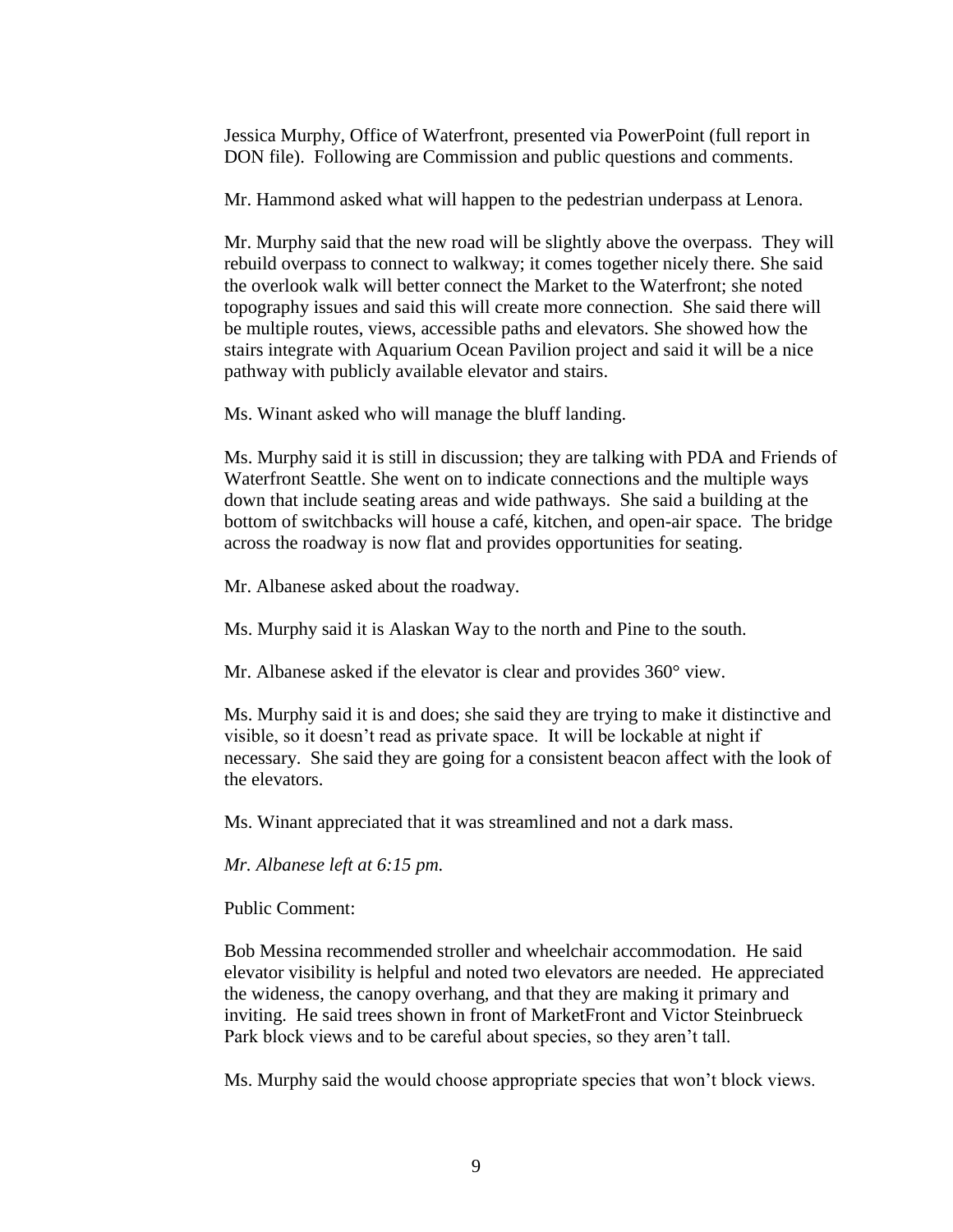Ms. McAuliffe asked where the garage lands and said it may require Commission review. She asked how long the walk is.

Ms. Murphy said the walkway is about twice the length of the MarketFront.

Ms. McAuliffe said there is a problem with farmers not wanting to come to the Market because of access issues; she said historically the Mosquito Fleet was used and there was a pedestrian viaduct. She asked about possibility of loading from ferry for produce delivery.

Ms. Murphy said there is an elevator now but there is no boat landing along the Waterfront. She said with the pier rebuild they were trying to get permitted for small docks for kayaks, etc. but it was not permitted. She said the environmental regulations are very difficult.

Ms. McAuliffe noted the access problem for farmers and the Commission directive to preserve traditional uses in the Market.

Ms. Murphy said they are improving access with elevators etc.

Ms. Rudeck appreciated the kid-integrated features.

*Ms. Vaughan left at 6:20 pm.*

Ms. Winant said she didn't appreciate the land management issues and said it is important because it could be a nightmare.

Ms. Murphy said they are in dialog with PDA about operations etc.

Ms. Winant asked if the Friends of the Waterfront have any historical experience with management.

Ms. Murphy said that they have looked at models from other cities where a nonprofit dedicated to management is used and there is a reliance on philanthropic funding. She said they are drawing on experience of other cities.

Ms. Winant noted disposal and waste management and said the Highline is busy but spotless.

Ms. Murphy said that a higher standard of maintenance is proposed.

Ms. Rudeck asked about public restrooms.

Ms. Murphy said they are under the stairs along the Waterfront. Restrooms will be staffed and will be family-friendly.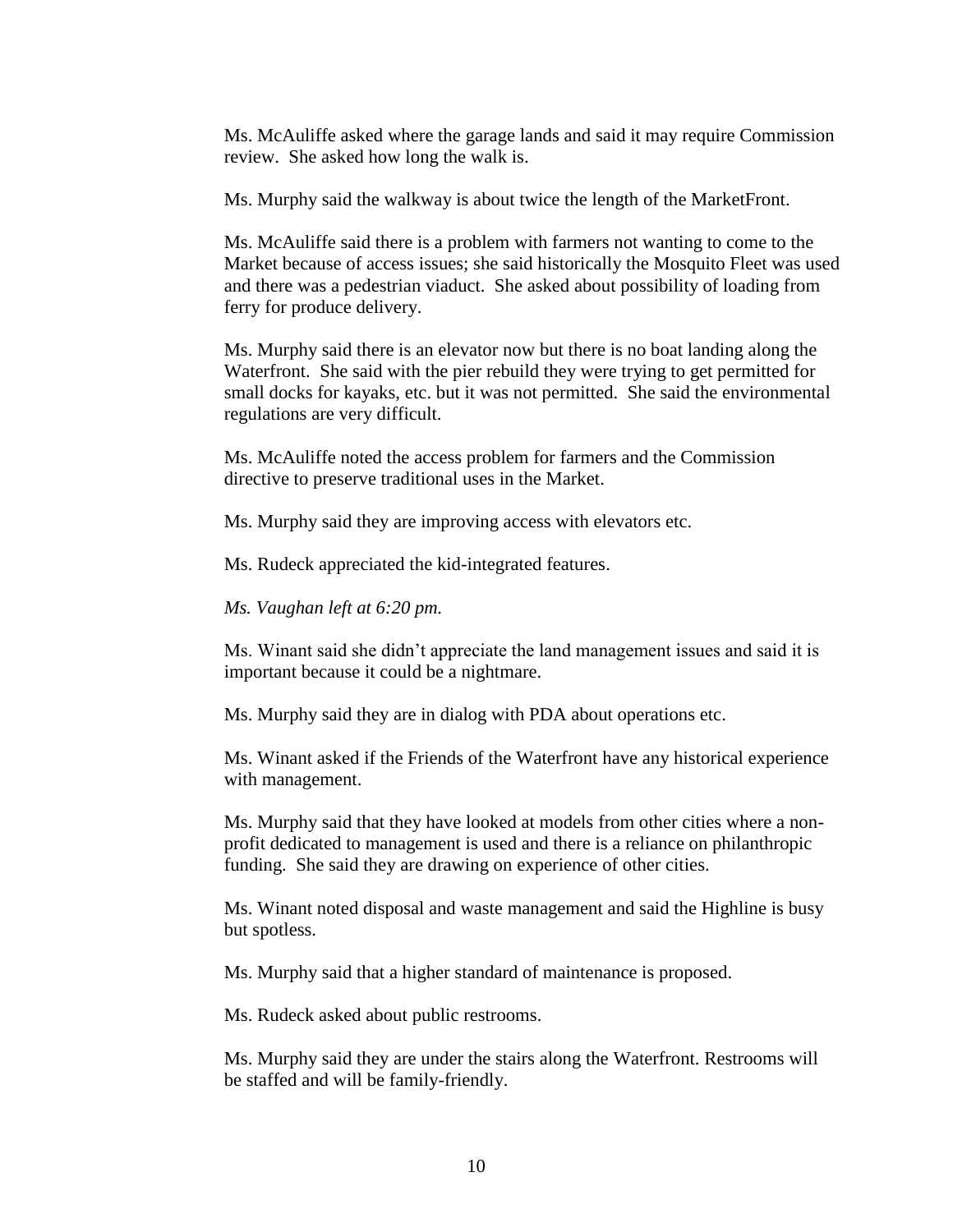#### **042518.4 APPROVAL OF MINUTES**

| February 14, 2018<br>MM/SC/BH/LR<br>abstained. | 5:0:3 | Minutes approved. Mr. Hammond and Ms. Winant |
|------------------------------------------------|-------|----------------------------------------------|
| March 4, 2018<br>MM/SC/BH/SF<br>abstained.     | 4:0:2 | Minutes approved. Mr. Ogliore and Ms. Winant |
| March 28, 2018<br>MM/SC/BH/SF                  | 5:0:1 | Minutes approved. Mr. Hammond abstained.     |
| April 11, 2018<br>MM/SC/MIH/BH                 | 5:0:1 | Minutes approved. Mr. Farrazaino abstained.  |

## **042518.5 REPORT OF THE CHAIR**

# **042518.6 REPORT OF STANDING COMMITTEES:**

Mr. Ogliore said the fish business has had a change of ownership and will be coming before the Commission. He cited they are out of compliance with 2.6.9 and 2.7.1.

Ms. McAuliffe suggested the URC do a site visit.

Mr. Ogliore noted signage issues and suggested conditioning motion for three months to come in to compliance.

Ms. McAuliffe said the noise level there has reached 90 decibels.

Ms. Winant said it is their brand, but they will have to manage the noise better because it is causing damage to other businesses.

Mr. Ogliore said they must adhere to Guidelines.

# **042518.7 STAFF REPORT**

Ms. McAuliffe said the Commission is down to nine members; Messrs. Stafford and Habibi resigned. She said that a property owner, an Allied Arts and resident are needed.

#### **042518.8 NEW BUSINESS**

John Turnbull explained there is a huge market in Melbourne, Australia; he had the opportunity to visit and wants to give a briefing to the Commission about how they do things there.